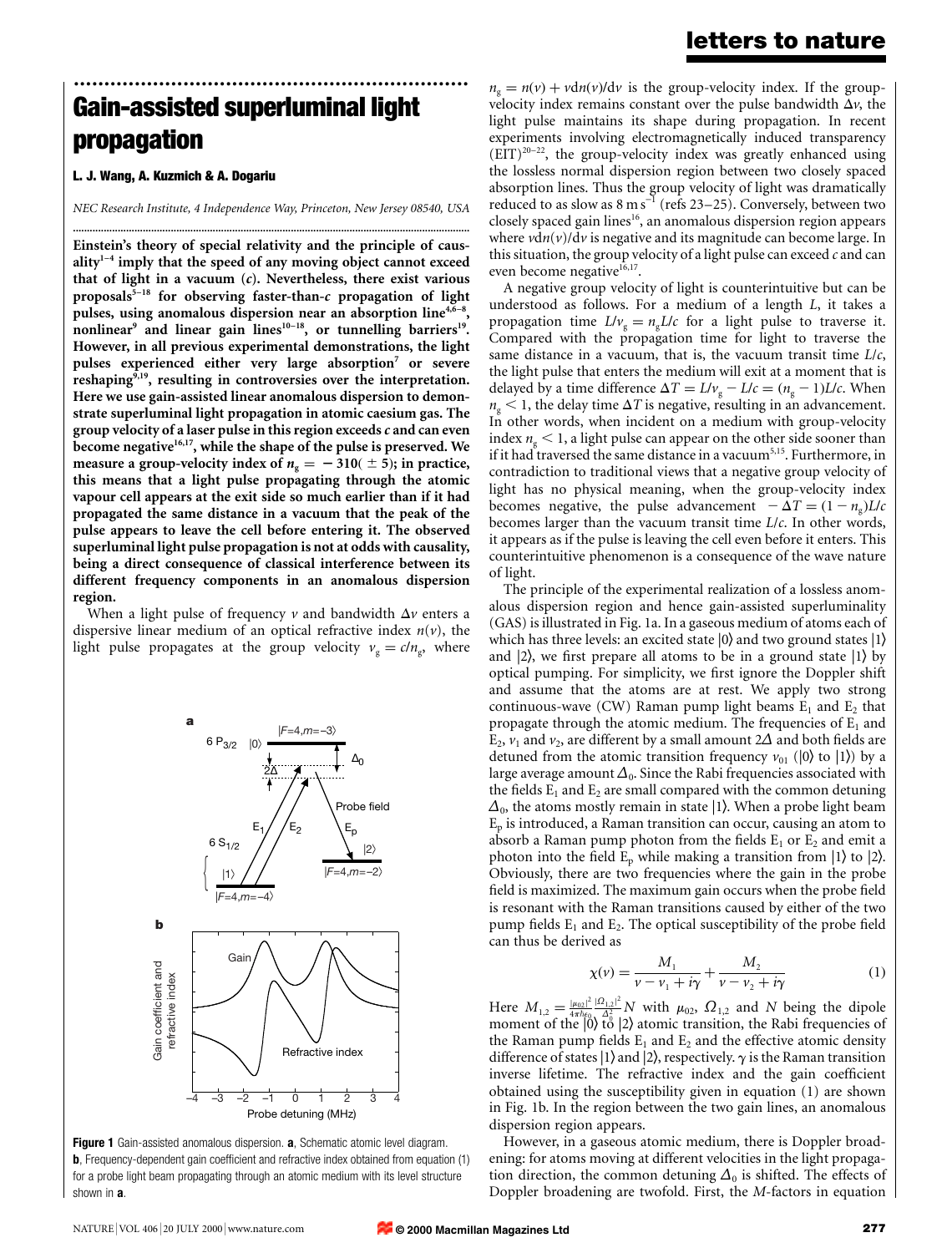### letters to nature

(1) are replaced by

$$
M_{1,2} = \frac{|\mu_{02}|^2}{4\pi\hbar\epsilon_0} \int dV \frac{|\Omega_{1,2}|^2}{(\Delta_0 + vV/c)^2} N(V)
$$
 (2)

Here  $N(V)$  is the effective density of atoms in the velocity group V. The common detuning  $\Delta_0$  is replaced by the Doppler detuning  $\Delta_0 + vV/c$ . However, the quadratic dependence of the coefficient M on the Doppler detuning prevents cancellation. Second, inside the Doppler profile, the expression for  $M$  given above appears to become singular when the detuning  $\Delta_0 + vV/c$  vanishes. This is automatically avoided in practice because for atoms with detuning  $\Delta_0 + vV/c$  that is less than a certain linewidth containing contributions from the natural linewidth and power broadening, the Raman pump beams act like reversed optical pumping beams that deplete these velocity groups. For atoms in the velocity group where the effective detuning  $\Delta_0 + vV/c$  vanishes,  $N(V)$ , the atom number difference also vanishes. Finally, the atoms that are pumped away from the level  $|1\rangle$  act as a weak broadband absorber. This compensates for the small residual gain in the region between the two Raman gain lines shown in Fig. 1b.

The experiment was performed using an atomic caesium (Cs) vapour cell at  $30^{\circ}$ C and the main set-up is shown in Fig. 2. The caesium atoms are confined in a 6-cm-long Pyrex glass cell coated with paraffin for the purpose of maintaining ground-state spin polarization. The atomic cell is placed in a small (1.0 G) uniform magnetic field parallel to the light propagation direction. In region I, two laser beams optically pump the atoms into the ground-state hyperfine magnetic sub-level  $|F = 4, m = -4\rangle$  that serves as state  $|1\rangle$  (Fig. 1a). One left-hand ( $\sigma$ -) polarized laser beam from a narrow linewidth diode laser is tuned to the  $852$ -nm  $D<sub>2</sub>$  transitions to empty the  $6S_{1/2}F = 3$  hyperfine ground state. We further apply a second laser ( $\sigma$ -) to optically pump the atoms into the  $|F = 4, m = -4\rangle$ state via the  $D_1$  transitions to the  $6P_{1/2}$  hyperfine excited states. When atoms collide with the paraffin-coated glass walls, they change their velocities inside the Doppler profile while remaining in the ground state  $|F = 4, m = -4\rangle$  and hence the majority of the caesium atoms inside the cell are prepared into this state. In region II, three light beams derived from the same laser propagate colinearly through the cell. Two strong CW Raman pump beams are right-hand circularly polarized  $(\sigma+)$  and are frequency-shifted by



Figure 2 Schematic experimental set-up. Two optical pumping beams tuned to the caesium (Cs) atomic  $D_1$  and  $D_2$  transitions prepare the atoms in its ground-state hyperfine sublevel  $|F = 4, m = 4\rangle$ . Two Raman pump beams and a Raman probe beam derived from a common narrow linewidth diode laser propagate co-linearly parallel to a small magnetic field **B** through the atomic cell. Two  $\lambda$ /4 plates (QWP1&2) are used to prepare the three light beams into the corresponding circular polarization states and then separate them for analysis.

2.7 MHz using two acousto-optical (A/O) modulators. The linewidths of the A/O modulators are 20 kHz. A third light beam, the probe beam, is left-hand polarized  $(\sigma-)$  and by using another A/O can be tuned in frequency and operate either in CWor pulsed mode. In the experiment, the pre-emptied hyperfine magnetic sublevel  $|F = 4, m = -2$  serves as the Raman transition final state (2). The intermediate Raman transitional state  $|0\rangle$  is served primarily by the hyperfine sublevel  $|F = 4, m = -3\rangle$  of the 6P<sub>3/2</sub> excited state with additional contributions from transitions through  $|F = 3, m = -3\rangle$  and  $|F = 5, m = -3\rangle$  hyperfine sublevels.

First, we operate the Raman probe beam in a tunable CWmode to measure the gain and refractive index of the atomic system as a function of the probe frequency detuning. Figure 3 shows the measured gain coefficient and the refractive index. In order to obtain the gain coefficient, we first measure the intensity of the transmitted probe beam as a function of probe frequency. We then extract the gain coefficient. The refractive index is measured using a radio-frequency interferometric technique. The superimposed curve is obtained from equation (1) using parameters obtained from the gain measurement. From Fig. 3, we see that a negative change of  $\Delta n = -1.8 \times 10^{-6}$  in the index occurs over a narrow probe frequency range of  $\Delta v = 1.9$  MHz between the two gain lines. Using the expression of the group-velocity index, we obtain the result  $n<sub>g</sub> = -330$  ( $\pm$  30) in that frequency region. The 10% error reflects the accuracy of the phase measurement.

Next, a pulsed Raman probe beam is employed to observe the superluminal propagation. A near-gaussian probe pulse with a 3.7-  $\mu$ s full-width at half-maximum (FWHM) is generated by applying an electronic pulse to the probe beam A/O modulator. A portion of the pulsed probe beam is divided at a beam-splitter before the atomic cell and aligned onto photodiode D1 as a reference. Because the total number of atoms in the probe volume limits the maximum net energy gain of the probe pulse, we use a very weak probe beam  $(<1 \mu W)$  in order to avoid saturation and hence to optimize the anomalous dispersion. A high-sensitivity avalanche photodiode, reverse-biased below breakdown, serves as detector D2 to measure the weak probe pulse that propagates through the atomic cell. The photoelectric current produced by detector D2 is converted to a voltage signal using a 500- $\Omega$  load resistor and recorded by a digitizing oscilloscope using a synchronized output signal from the pulse generator as the trigger. Pulses from detector D1 are also recorded.

In order to measure the pulse propagation time, we first tune the diode laser that produces the Raman pump and probe beams far offresonance from the 852-nm caesium  $D_2$  lines (by 2.5 GHz) to



Figure 3 Measured refractive index and gain coefficient. The superimposed curve over the index data is obtained using equation (1) with parameters  $v_1$ ,  $v_2$  and  $\gamma$  obtained experimentally.